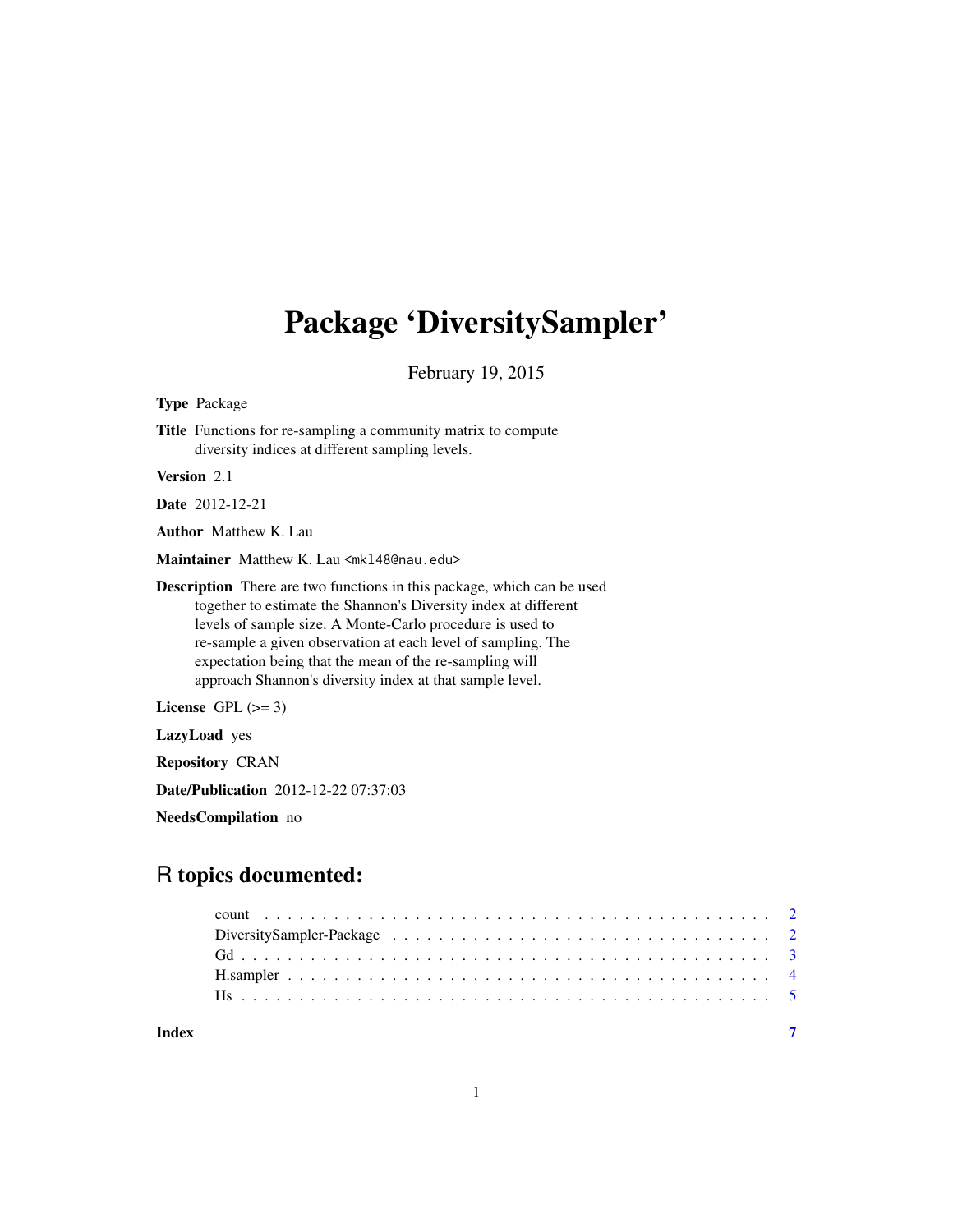<span id="page-1-1"></span><span id="page-1-0"></span>

#### Description

Takes a vector of species names and counts the abundance of each unique species.

#### Usage

```
count(sv = "species vector", x = "species sample vector")
```
#### Arguments

| <b>SV</b> | A vector of species numbers or names. |
|-----------|---------------------------------------|
| X         | A vector of species occurrences.      |

#### Details

This function is used within the H. sampler function.

#### Value

Returns a vector of species counts.

#### Author(s)

Matthew K. Lau

#### Examples

```
sv=1:10
x=c(1,1,1,1,1,2,3,3,5,5,5,6,7,8,9,10)
cbind(sv,count(sv,x))
```
DiversitySampler-Package

*Re-Sampling to Estimate Diversity Indices*

#### Description

Contains functions for conducting analyses of expected diversity or evenness at a given sampling level. A Monte-Carlo procedure is used to re-sample a given observation at each level of sampling. The expectation being that the mean of the re-sampling will approach Shannon's diversity index at that sample level.

#### Details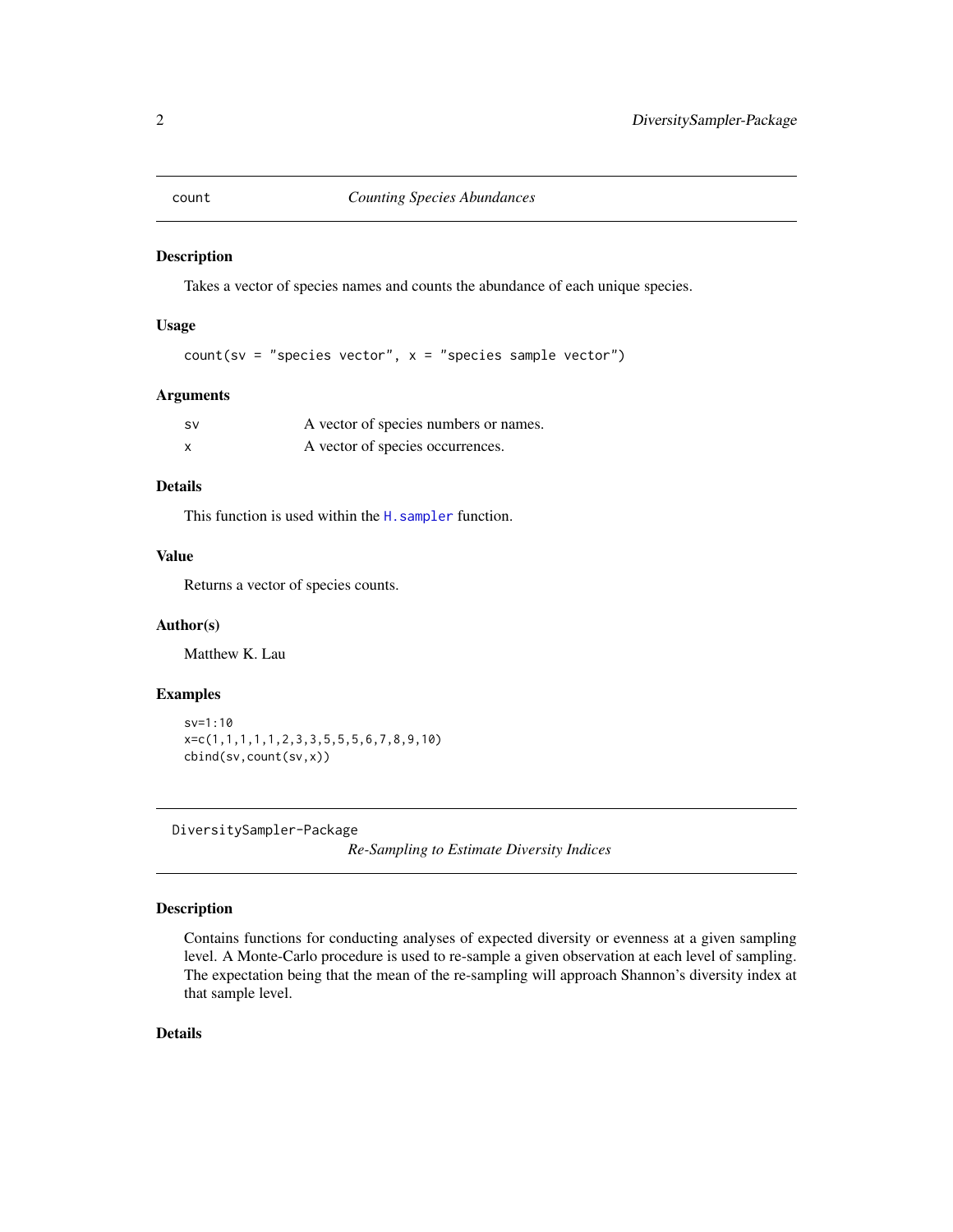<span id="page-2-0"></span>

| Package:  | DiversitySampler |
|-----------|------------------|
| Type:     | Package          |
| Version:  | 2.0              |
| Date:     | 2009-12-07       |
| License:  | GPL 3 or newer   |
| LazyLoad: | yes              |

#### Author(s)

Maintainer: Matthew K. Lau <mkl48@nau.edu>, Department of Biological Sciences, Northern Arizona University, AZ, USA

Raj Whitlock, Department of Animal and Plant Sciences, University of Sheffield, Sheffield, UK

#### See Also

[sample](#page-0-0)

<span id="page-2-1"></span>

Gd *Genetic Evenness Index*

#### Description

This function allows calculation of a measure of compositional evenness, e.g. for a community of species or a population of genotypes (genetic individuals). Specifically, the index of evenness gives a measure of the probability that when two individuals are drawn randomly from the community (population) these individuals are of differing type (species or genotype; Nei 1987).

#### Usage

Gd(obs,scrub=FALSE)

#### Arguments

| obs   | A vector of species numbers.                                                                                                                  |
|-------|-----------------------------------------------------------------------------------------------------------------------------------------------|
| scrub | Controls the treatment of species with zero abundance in the input observation.<br>If TRUE the input vector is truncated to omit zero values. |

#### Details

Used within the H. sampler function.

#### Value

Returns the compositional evenness calculated from the sample.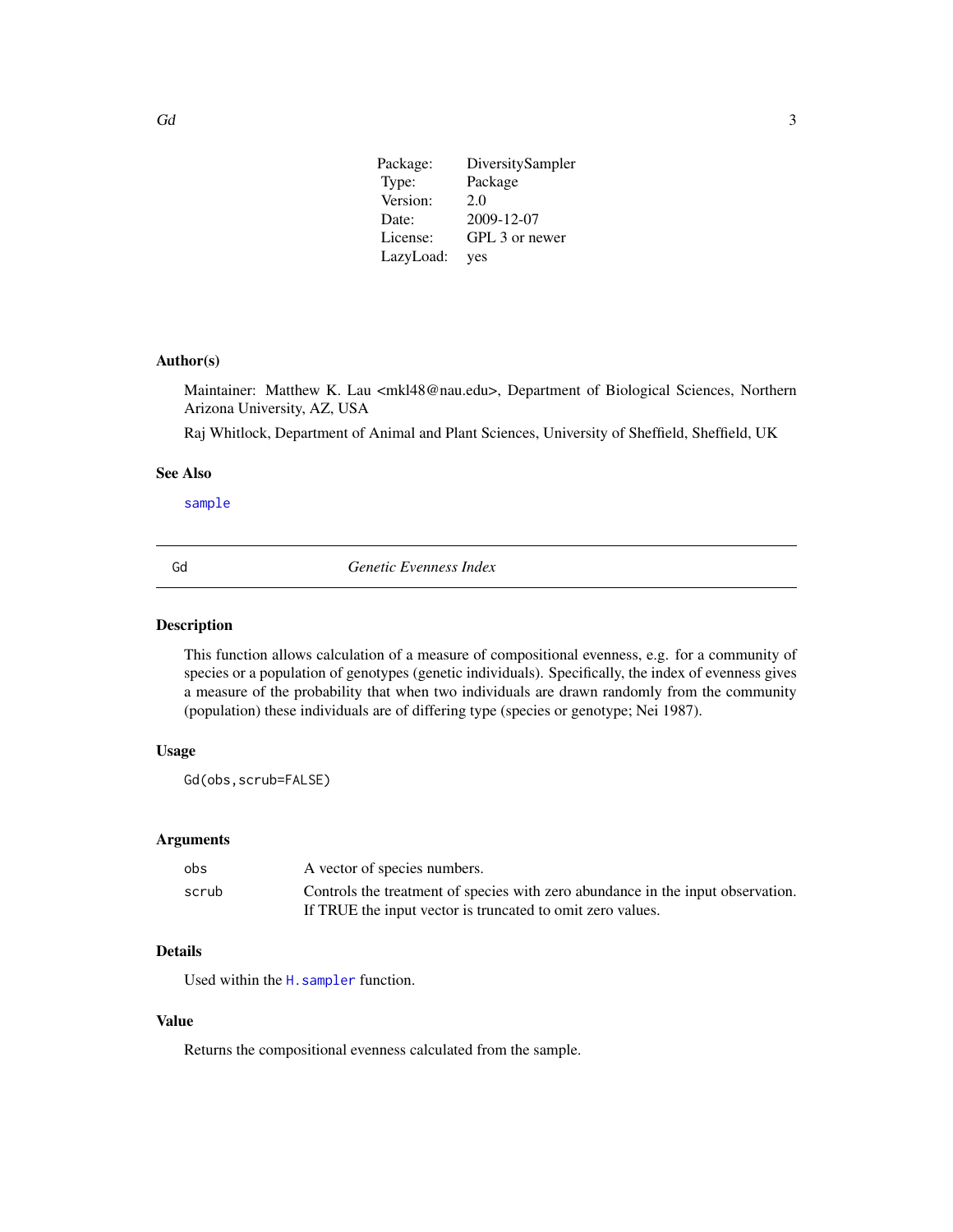#### <span id="page-3-0"></span>Author(s)

Raj Whitlock

#### References

Nei M. 1987. Molecular Evolutionary Genetics. Columbia University Press, New York, p. 180.

#### See Also

[H.sampler](#page-3-1), [Hs](#page-4-1)

#### Examples

x=rpois(25,10)  $Gd(x)$ 

<span id="page-3-1"></span>H.sampler *Shannon's Diversity Re-sampler*

#### **Description**

This function is a wrapper for [sample](#page-0-0) and can be used to determine the expected value of a diversity index under a specified sampling intensity. A Monte-Carlo procedure is used to re-sample a given observation with replacement at each user-specified sampling intensity. The resampling can take place through one of two schemes. First, where the observed frequencies of species are assumed to represent the true underlying values, and second, where a user-specified vector of probabilities is used to control the resampling. The function calculates a diversity index over each simulated sample and summarises these for each specified level of sampling intensity via their mean.

#### Usage

H.sampler(x = "community matrix (spp=col,obs=row)", n = "sample size vector", nit = "number of iterati

#### Arguments

| $\mathsf{x}$ | A community matrix with observations in rows and species in columns.                                                                            |
|--------------|-------------------------------------------------------------------------------------------------------------------------------------------------|
| n            | A vector or scalar of sample size(s).                                                                                                           |
| nit          | Number of iterations of the Monte-Carlo procedure.                                                                                              |
| base         | The base of the logarithm used to calculate Shannon's index (DEFAULT = $e$ ).                                                                   |
| corr         | Correction factor for small sample sizes.                                                                                                       |
| p            | A vector or matrix of weights corresponding to x, which can be used to simulate<br>scenarios where forces other than sampling impact diversity. |
| method       | The diversity metric: "Shannon" or "Gene diversity"                                                                                             |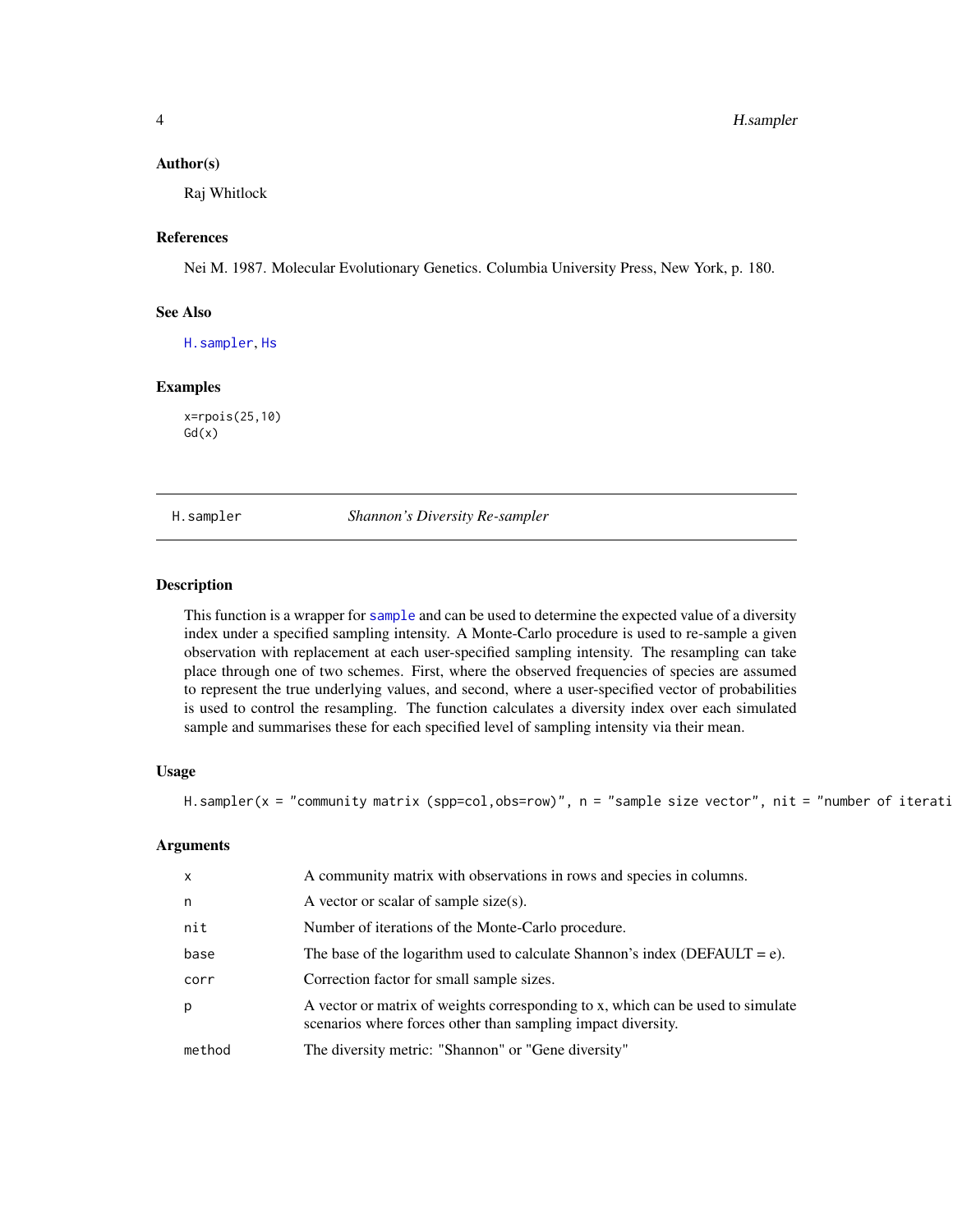#### <span id="page-4-0"></span>Details

The Monte-Carlo procedure draws random individuals based on the relative abundances of the species in a given observation. This process is repeated for the number of specified iterations at each designated sample level. For each iteration, the diversity index is calculated, and the mean is taken from all the indices produced in each iteration.

#### Value

A matrix of diversity indices for each observation (rows) at each sampling level (columns).

#### Author(s)

Matthew K. Lau and Raj Whitlock

#### See Also

[sample](#page-0-0), [Gd](#page-2-1), [Hs](#page-4-1), [count](#page-1-1)

#### Examples

```
x=array(round(runif(100,1,10)),c(10,10))
H.sampler(x,n=1:10,nit=10,base=exp(1))
```
<span id="page-4-1"></span>

Hs *Shannon's Diversity Index*

#### Description

This function allows calculation of Shannon's diversity index (Shannon 1948).

#### Usage

Hs(obs,base=exp(1),corr=FALSE, scrub=TRUE)

#### Arguments

| obs   | A vector of species numbers.                                                                                                                  |
|-------|-----------------------------------------------------------------------------------------------------------------------------------------------|
| base  | The base of the logarithm used to calculate Shannon's index (DEFAULT = e).                                                                    |
| corr  | Correction factor for small sample sizes.                                                                                                     |
| scrub | Controls the treatment of species with zero abundance in the input observation.<br>If TRUE the input vector is truncated to omit zero values. |

#### Details

This function is used within the H. sampler function.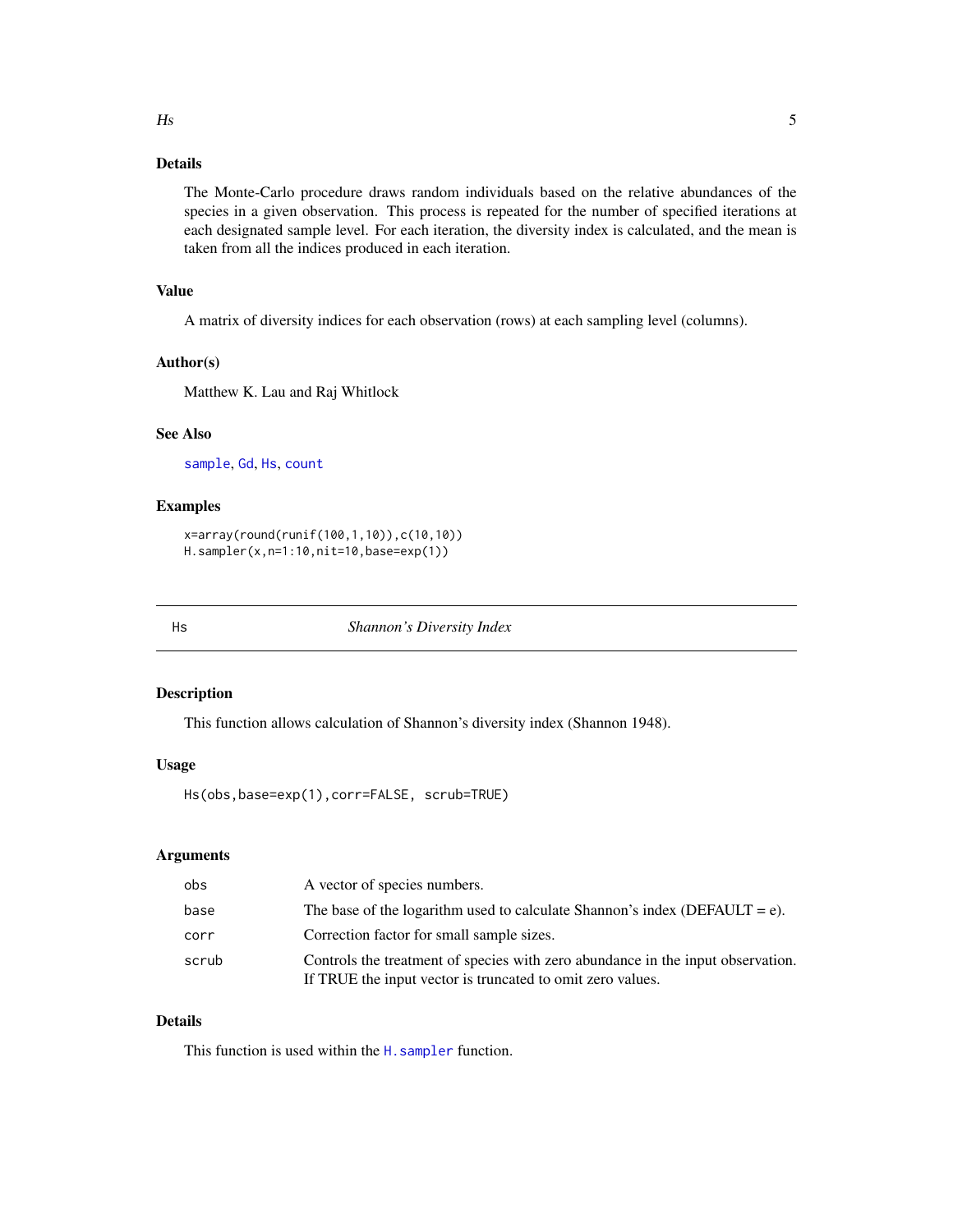#### <span id="page-5-0"></span>Value

When corr is FALSE the value of scrub will not influence the value returned by this function. When corr is TRUE and scrub is FALSE observations in the input vector that have value 0 will influence the output value through the correction factor -((nsp-1)/(2\*nsamp)), where nsp is the number of species and nsamp is the total number of counts. This function is used within the H.sampler function.

#### Author(s)

Raj Whitlock and Matthew K. Lau

#### References

Shannon C.E. (1948) A mathematical theory of communication. Bell System Technical Journal 27: 379-423 and 623-656.

#### See Also

[H.sampler](#page-3-1), [Gd](#page-2-1)

#### Examples

x=rpois(25,10)  $Hs(x)$